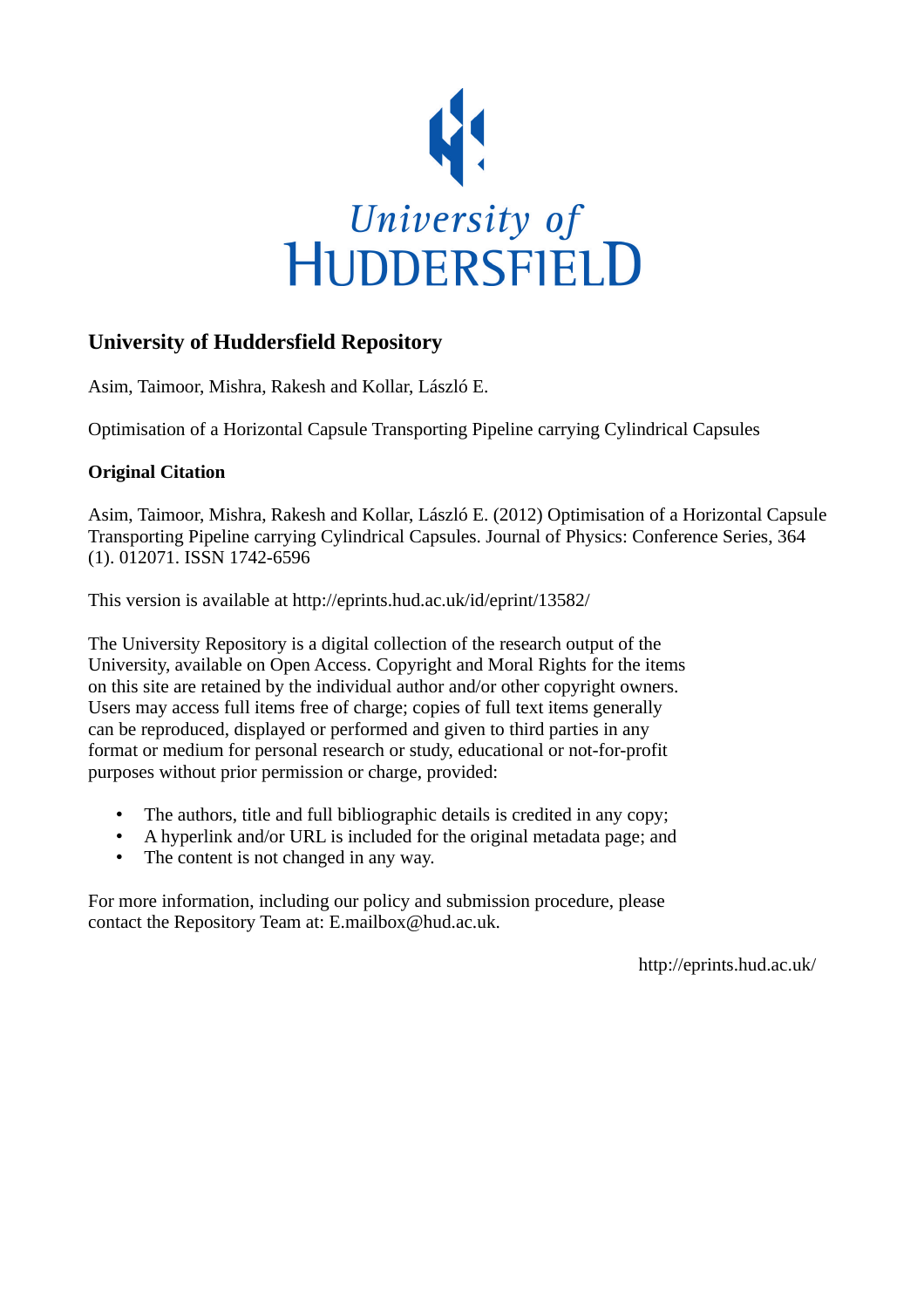# **Optimisation of a Horizontal Capsule Transporting Pipeline carrying Cylindrical Capsules**

**Taimoor Asim, Rakesh Mishra and Laszlo Kollar**  School of Computing & Engineering, University of Huddersfield, Queensgate, Huddersfield HD1 3DH, UK

E-mail: taimoor.asim@hud.ac.uk, r.mishra@hud.ac.uk

**Abstract.** Pipelines carrying fluids and slurries are quite common. The third-generation pipelines carrying spherical or cylindrical capsules (hollow containers) filled with minerals or other materials including hazardous liquids are rather a new concept. These pipelines need to be designed optimally for commercial viability. An optimal design of such a pipeline results in minimum pressure drop in the pipeline. This corresponds to minimum head loss and hence minimum pumping power required to drive the capsules and the transporting fluid. This study uses a rigorous approach to predict pumping cost based on Computational Fluid Dynamics (CFD) and hence optimize the design of the capsule transporting pipelines. Pressure drop relationship developed has been incorporated to calculate the pumping requirements for the system. Based on the least-cost principle, a methodology has been developed for the determination of the optimal diameter of cylindrical capsule carrying hydraulic pipeline. This procedure can be applied to obtain the optimal size of the capsule pipeline for minimum pumping and capital costs.

## **1. Introduction**

Cylindrical capsules have long been of interest for transportation purposes. Kroonenberg [1] developed a mathematical model based on the fact that friction factor in a capsule transporting pipeline increases due to the presence of solid phase in the pipeline. The mathematical model developed made use of the Moody's chart for the calculation of Darcy's friction factor. Recently, Khalil et. al. [2] has numerically modeled a cylindrical capsule in a horizontal pipeline and compared the results of pressure gradient and drag force on the capsule using different turbulence models. The results presented in both of these studies are for limited data sets. The present work focuses on the development of a design methodology for the determination of the optimal pipeline diameter at different throughput rates of the capsule. The flow in the vicinity of only one capsule has been considered in the present study.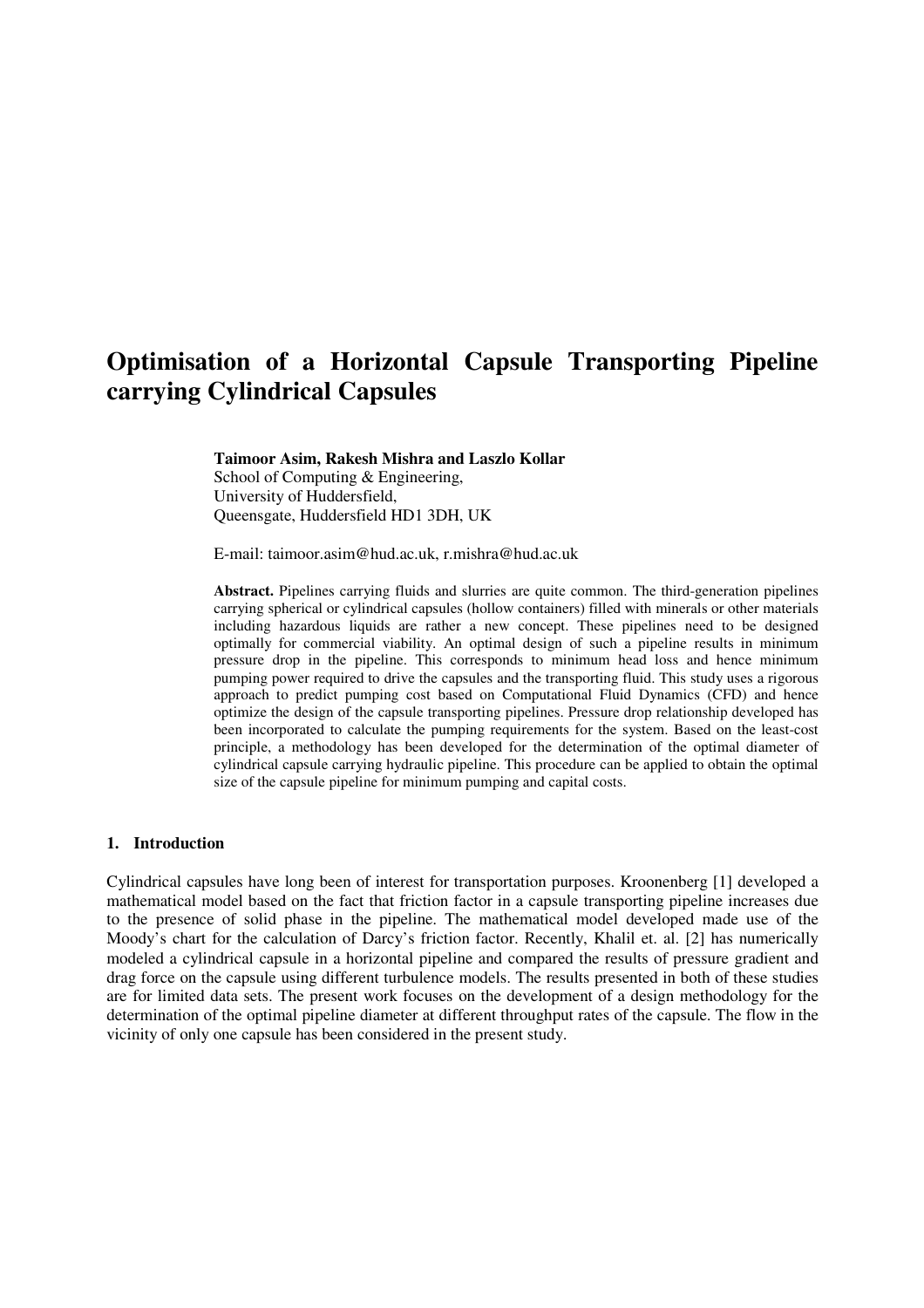| Sum of the coefficients of head loss in pipe fittings $(1/m)$<br>A<br>Capsule to Pipe Length Ratio (-)<br>a<br>Capsule to Pipe Diameter Ratio (-)<br>$\mathbf b$<br>$\mathbf{C}_1$<br>Levelised net annual cost of power consumption per unit watt $(f/W)$<br>Levelised net annual cost of pipes per unit length of pipe materials $(f/N)$<br>C <sub>2</sub><br>$C_3$<br>Levelised net annual cost of the capsules per unit weight of the capsule material $(f/N)$<br>$C_{c}$<br>Constant of proportionality dependent on expected pressure and diameter range of Pipe [-]<br>Pipe Diameter (m)<br>D<br>Capsule Diameter (m)<br>d<br>$\mathbf f$<br>Darcy Friction Factor (-)<br>Acceleration due to gravity $(m/s^2)$<br>$\mathbf{g}% _{0}$<br>Major head loss (m)<br>$h_{\text{major}}$<br>Minor head loss (m)<br>$h_{\text{minor}}$<br>Total Head Loss (meter of water / meter of pipe length)<br>H<br>Length of the test section $(m)$<br>L<br>Density $(kg/m^3)$<br>$\rho$<br>Pump efficiency (%)<br>η<br>Total Flow Rate $(m^3/sec)$<br>Q<br>Solid Throughput $(m^3/sec)$<br>$Q_c$<br>$\Delta P$<br>Pressure drop (Pa)<br>Reynolds number (-)<br>Re<br>Specific weight $(N/m3)$<br>γ<br>Dynamic viscosity (Pa.s)<br>$\mu$<br>$\mathbf{V}$<br>Flow Velocity (m/s)<br>Thickness of Capsule (m)<br>$t_c$<br><b>Subscripts</b><br>Capsule<br>Pipe<br>$\mathbf c$<br>p<br>Mixture<br>water<br>m<br>W |  | Nomenclature |  |  |  |  |
|-------------------------------------------------------------------------------------------------------------------------------------------------------------------------------------------------------------------------------------------------------------------------------------------------------------------------------------------------------------------------------------------------------------------------------------------------------------------------------------------------------------------------------------------------------------------------------------------------------------------------------------------------------------------------------------------------------------------------------------------------------------------------------------------------------------------------------------------------------------------------------------------------------------------------------------------------------------------------------------------------------------------------------------------------------------------------------------------------------------------------------------------------------------------------------------------------------------------------------------------------------------------------------------------------------------------------------------------------------------------------------------------------------|--|--------------|--|--|--|--|
|                                                                                                                                                                                                                                                                                                                                                                                                                                                                                                                                                                                                                                                                                                                                                                                                                                                                                                                                                                                                                                                                                                                                                                                                                                                                                                                                                                                                       |  |              |  |  |  |  |
|                                                                                                                                                                                                                                                                                                                                                                                                                                                                                                                                                                                                                                                                                                                                                                                                                                                                                                                                                                                                                                                                                                                                                                                                                                                                                                                                                                                                       |  |              |  |  |  |  |
|                                                                                                                                                                                                                                                                                                                                                                                                                                                                                                                                                                                                                                                                                                                                                                                                                                                                                                                                                                                                                                                                                                                                                                                                                                                                                                                                                                                                       |  |              |  |  |  |  |
|                                                                                                                                                                                                                                                                                                                                                                                                                                                                                                                                                                                                                                                                                                                                                                                                                                                                                                                                                                                                                                                                                                                                                                                                                                                                                                                                                                                                       |  |              |  |  |  |  |
|                                                                                                                                                                                                                                                                                                                                                                                                                                                                                                                                                                                                                                                                                                                                                                                                                                                                                                                                                                                                                                                                                                                                                                                                                                                                                                                                                                                                       |  |              |  |  |  |  |
|                                                                                                                                                                                                                                                                                                                                                                                                                                                                                                                                                                                                                                                                                                                                                                                                                                                                                                                                                                                                                                                                                                                                                                                                                                                                                                                                                                                                       |  |              |  |  |  |  |
|                                                                                                                                                                                                                                                                                                                                                                                                                                                                                                                                                                                                                                                                                                                                                                                                                                                                                                                                                                                                                                                                                                                                                                                                                                                                                                                                                                                                       |  |              |  |  |  |  |
|                                                                                                                                                                                                                                                                                                                                                                                                                                                                                                                                                                                                                                                                                                                                                                                                                                                                                                                                                                                                                                                                                                                                                                                                                                                                                                                                                                                                       |  |              |  |  |  |  |
|                                                                                                                                                                                                                                                                                                                                                                                                                                                                                                                                                                                                                                                                                                                                                                                                                                                                                                                                                                                                                                                                                                                                                                                                                                                                                                                                                                                                       |  |              |  |  |  |  |
|                                                                                                                                                                                                                                                                                                                                                                                                                                                                                                                                                                                                                                                                                                                                                                                                                                                                                                                                                                                                                                                                                                                                                                                                                                                                                                                                                                                                       |  |              |  |  |  |  |
|                                                                                                                                                                                                                                                                                                                                                                                                                                                                                                                                                                                                                                                                                                                                                                                                                                                                                                                                                                                                                                                                                                                                                                                                                                                                                                                                                                                                       |  |              |  |  |  |  |
|                                                                                                                                                                                                                                                                                                                                                                                                                                                                                                                                                                                                                                                                                                                                                                                                                                                                                                                                                                                                                                                                                                                                                                                                                                                                                                                                                                                                       |  |              |  |  |  |  |
|                                                                                                                                                                                                                                                                                                                                                                                                                                                                                                                                                                                                                                                                                                                                                                                                                                                                                                                                                                                                                                                                                                                                                                                                                                                                                                                                                                                                       |  |              |  |  |  |  |
|                                                                                                                                                                                                                                                                                                                                                                                                                                                                                                                                                                                                                                                                                                                                                                                                                                                                                                                                                                                                                                                                                                                                                                                                                                                                                                                                                                                                       |  |              |  |  |  |  |
|                                                                                                                                                                                                                                                                                                                                                                                                                                                                                                                                                                                                                                                                                                                                                                                                                                                                                                                                                                                                                                                                                                                                                                                                                                                                                                                                                                                                       |  |              |  |  |  |  |
|                                                                                                                                                                                                                                                                                                                                                                                                                                                                                                                                                                                                                                                                                                                                                                                                                                                                                                                                                                                                                                                                                                                                                                                                                                                                                                                                                                                                       |  |              |  |  |  |  |
|                                                                                                                                                                                                                                                                                                                                                                                                                                                                                                                                                                                                                                                                                                                                                                                                                                                                                                                                                                                                                                                                                                                                                                                                                                                                                                                                                                                                       |  |              |  |  |  |  |
|                                                                                                                                                                                                                                                                                                                                                                                                                                                                                                                                                                                                                                                                                                                                                                                                                                                                                                                                                                                                                                                                                                                                                                                                                                                                                                                                                                                                       |  |              |  |  |  |  |
|                                                                                                                                                                                                                                                                                                                                                                                                                                                                                                                                                                                                                                                                                                                                                                                                                                                                                                                                                                                                                                                                                                                                                                                                                                                                                                                                                                                                       |  |              |  |  |  |  |
|                                                                                                                                                                                                                                                                                                                                                                                                                                                                                                                                                                                                                                                                                                                                                                                                                                                                                                                                                                                                                                                                                                                                                                                                                                                                                                                                                                                                       |  |              |  |  |  |  |
|                                                                                                                                                                                                                                                                                                                                                                                                                                                                                                                                                                                                                                                                                                                                                                                                                                                                                                                                                                                                                                                                                                                                                                                                                                                                                                                                                                                                       |  |              |  |  |  |  |
|                                                                                                                                                                                                                                                                                                                                                                                                                                                                                                                                                                                                                                                                                                                                                                                                                                                                                                                                                                                                                                                                                                                                                                                                                                                                                                                                                                                                       |  |              |  |  |  |  |
|                                                                                                                                                                                                                                                                                                                                                                                                                                                                                                                                                                                                                                                                                                                                                                                                                                                                                                                                                                                                                                                                                                                                                                                                                                                                                                                                                                                                       |  |              |  |  |  |  |
|                                                                                                                                                                                                                                                                                                                                                                                                                                                                                                                                                                                                                                                                                                                                                                                                                                                                                                                                                                                                                                                                                                                                                                                                                                                                                                                                                                                                       |  |              |  |  |  |  |
|                                                                                                                                                                                                                                                                                                                                                                                                                                                                                                                                                                                                                                                                                                                                                                                                                                                                                                                                                                                                                                                                                                                                                                                                                                                                                                                                                                                                       |  |              |  |  |  |  |
|                                                                                                                                                                                                                                                                                                                                                                                                                                                                                                                                                                                                                                                                                                                                                                                                                                                                                                                                                                                                                                                                                                                                                                                                                                                                                                                                                                                                       |  |              |  |  |  |  |
|                                                                                                                                                                                                                                                                                                                                                                                                                                                                                                                                                                                                                                                                                                                                                                                                                                                                                                                                                                                                                                                                                                                                                                                                                                                                                                                                                                                                       |  |              |  |  |  |  |
|                                                                                                                                                                                                                                                                                                                                                                                                                                                                                                                                                                                                                                                                                                                                                                                                                                                                                                                                                                                                                                                                                                                                                                                                                                                                                                                                                                                                       |  |              |  |  |  |  |

# **2. Optimisation Theory**

The design procedure for a straight spherical capsule pipeline consists of the determination of the diameter of the pipeline such that the total cost should be at minimum. The total cost of the pipeline is the sum of the pumping, pipe and capsule costs.

## *2.1. Operational Cost*

While designing a hydraulic pipeline in engineering practices, head loss calculations play a vital role in the selection of the pumping power, distance between the pumping stations and the optimisation of the complete pipeline system. Various correlations have been developed to account for the pressure drop in a capsule transporting pipeline.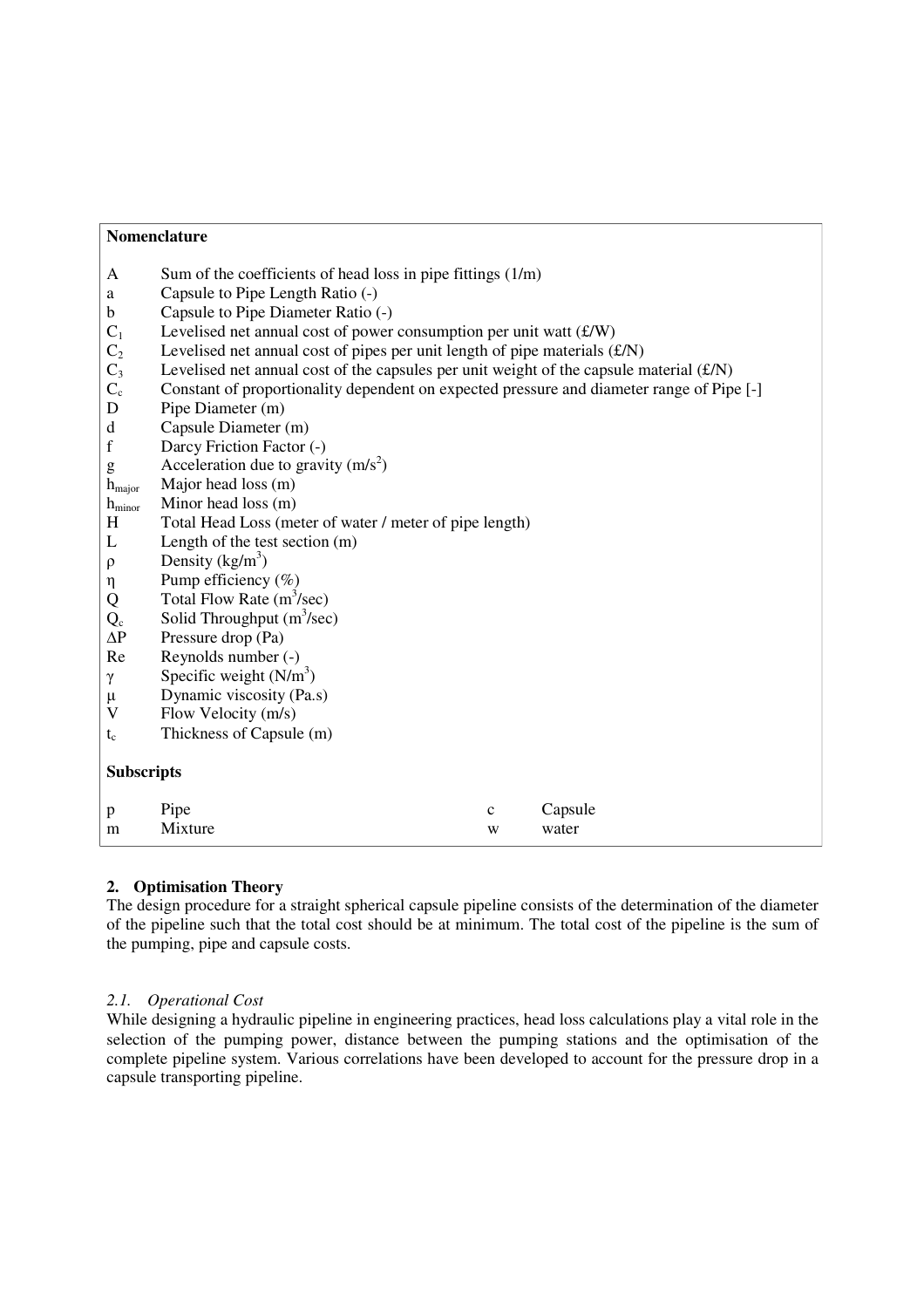*2.1.1. Pressure Drop.* The capsule velocity has been taken to be equal to the velocity of water as suggested by Ulusarslan [3]. The volumetric flow rate of the capsule  $(Q<sub>c</sub>)$  and the total discharge rate  $(Q)$ can be computed by the following expressions

Capsule flow rate;

$$
Q_c = \frac{\pi d^2 V}{4} \tag{1}
$$

Total flow rate:

$$
Q = \frac{\pi D^2 V}{4} \tag{2}
$$

Using the results from the numerical simulations [4], a rigorous correlation has been developed for the pressure drop per unit length in cylindrical capsule carrying pipelines.

$$
\left(\frac{\Delta P}{L_p}\right)_m = \frac{\rho V^2}{2D} * (f) \tag{3}
$$

Where the friction factor f can be computed as:

$$
f = \left[ \left\{ \frac{0.177}{Re_w^{0.2}} \right\} + \left\{ (0.012a - 0.004) * \frac{e(9b)}{Re_c^{0.2}} \right\} \right]
$$
 [4]

*2.1.2. Head Loss.* Head loss is the reduction in the total head of the fluid as it moves through a fluid system. Pressure drop can be expressed as head loss. There are two major types of head losses:

- 1. Major Head Losses
- 2. Minor Head Losses

Major head loss in the capsule transporting pipelines is due to the friction force between the capsule and the fluid and also between the adjacent layers of the fluid. It also accounts for the friction forces present between the pipe material and the fluid. Major head loss in a pipeline can be computed as:

$$
h_{major} = \frac{f L_p V^2}{2gD} \tag{5}
$$

Substituting *V* in terms of  $Q_c$ , the equation for the major head loss per unit pipe length is obtained:

$$
\frac{h_{major}}{L_p} = \frac{8Q_c^2}{\pi^2 g D d^4} * \left[ \left\{ \frac{0.177}{Re_w^{0.2}} \right\} + \left\{ (0.012a - 0.004) * \frac{e(9b)}{Re_c^{0.2}} \right\} \right]
$$
 [6]

• Minor losses are present in the pipelines due to different factors such as pipe bends etc. Minor head loss per unit length of the pipeline, in terms of  $Q_c$ , can be expressed as follows:

$$
h_{minor} = \frac{AL_pV^2}{2g} \tag{7}
$$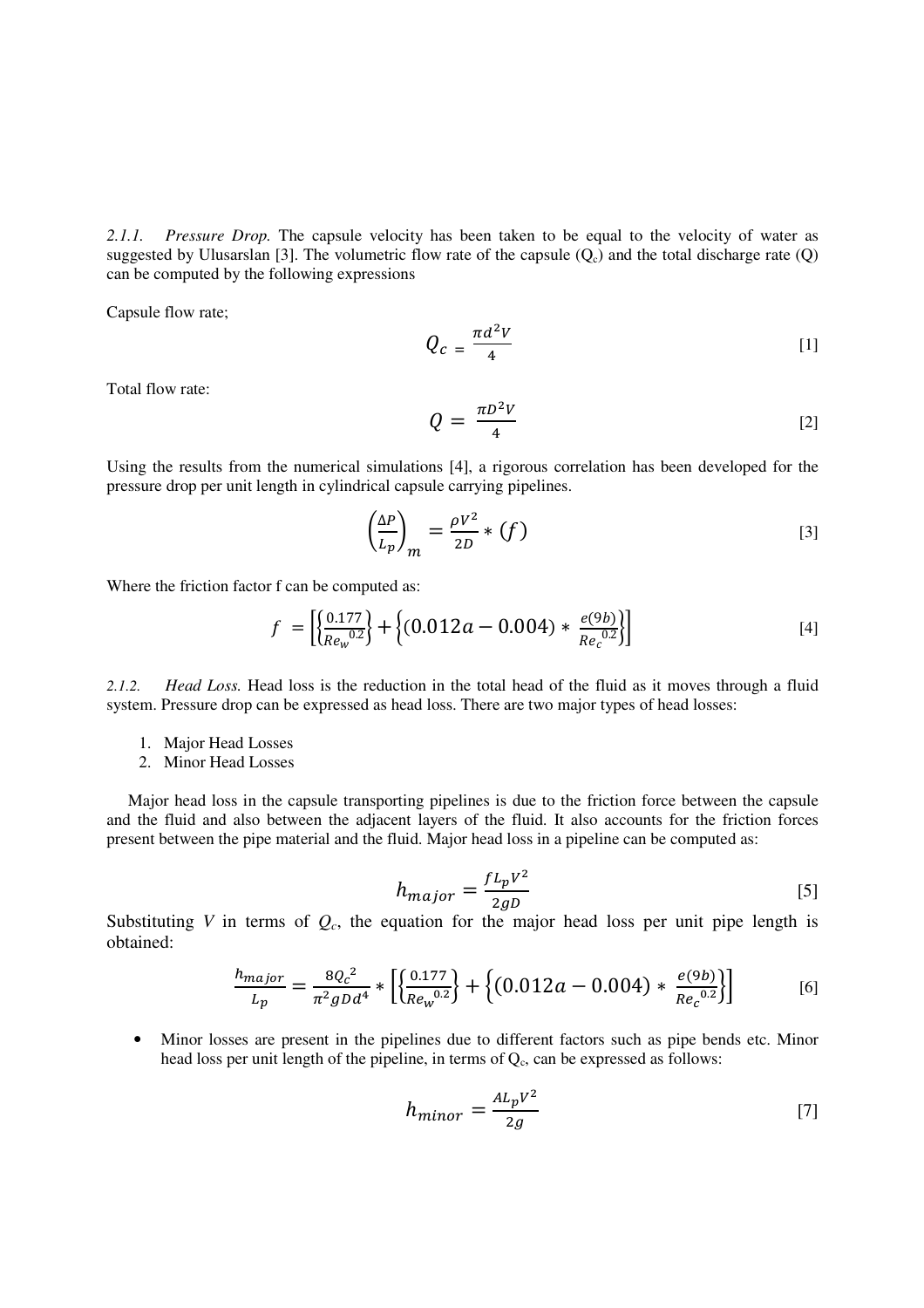Where *A* is the sum of coefficients of head loss in various pipe fittings being installed in the pipeline. Note that *A* is a function of the pipeline diameter and the range of operational pressures in the pipe.

$$
\frac{h_{minor}}{L_p} = \frac{8Q_c{}^2 A}{\pi^2 g d^4} \tag{8}
$$

Total head loss in the capsule pipeline than can be computed as:

$$
H = \frac{h_{major}}{L_p} + \frac{h_{minor}}{L_p} \tag{9}
$$

Substituting the values of major and minor head losses per unit pipe length from equations (5) and (7) into equation (9), the total head loss in the pipeline due to carrier fluid, capsule and the pipe fittings can be computed. The total head loss in the pipeline dictates the choice of the pumping unit for the pipeline.

As can be seen in equation (5), pipeline diameter has an inverse relationship with the major head loss in the pipeline. Hence, increase in the pipeline diameter decreases the head loss and vice versa. Figure 1 depicts the typical variations of total head loss as a function of the pipeline diameter for cylindrical capsule transporting pipelines. The curve indicates that as the diameter of the pipeline increases, the total head loss decreases. The percentage decrease in the head loss from 0.06m pipe diameter to 0.07m is 51% while the percentage decrease in the head loss from a pipe diameter of 0.12m to 0.13m is 26%.

#### *2.2. Least Cost based Optimisation*

While designing a capsule transporting pipeline, the optimisation parameter that needs to be considered is the total cost of the pipeline including the manufacturing cost of the capsule. Based on the pressure drop correlation and considering the market price of the materials, a robust formulation of total cost optimisation is presented here.

*2.2.1. Pumping Power.* The power required per pumping unit can be computed using the following expression:

$$
Power = \frac{\gamma_m Q H}{\eta} \tag{10}
$$

Where the specific gravity of the mixture can be computed as:

$$
\gamma_m = \rho_m \, g \tag{11}
$$

As the capsule under consideration has the same density as that of its carrier fluid, the density of the mixture is the same as that of the capsule.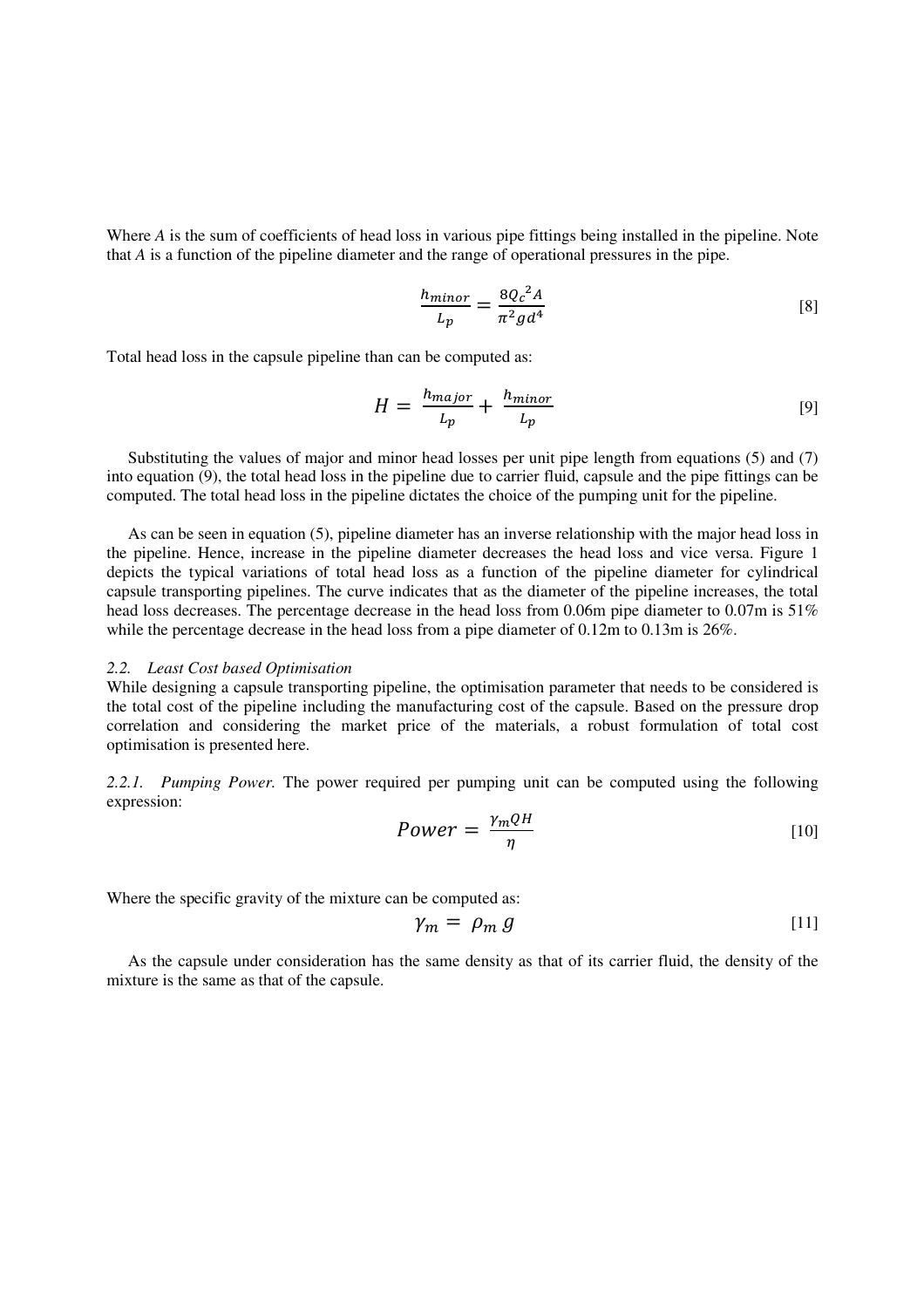

Figure 1. Variation of total head loss in a cylindrical capsule carrying hydraulic pipeline for a solid throughput of 50 kg/sec, or Qc=0.05 m<sup>3</sup>/sec, for capsule to pipe diameter ratio of  $b = 0.8$ .

*2.2.2. Cost of Pumping Power.* Cost of the pumping power based on the levelised net annual cost of power consumption per unit watt  $C<sub>1</sub>$  can be expressed as follows:

$$
C_{Power} = C_1 * Power \tag{12}
$$

or:

$$
C_{Power} = C_1 * \frac{\gamma_m Q H}{\eta} \tag{13}
$$

*2.2.3. Cost of Pipes.* Cost of the pipes based on the levelised net annual cost of pipes per unit length of pipe materials *C2* and the constant of proportionality dependent on expected pressure and diameter range of the pipe *C<sup>c</sup>* , can be computed from the following expression:

$$
C_{pipe} = \pi D^2 \rho g C_2 C_c \tag{14}
$$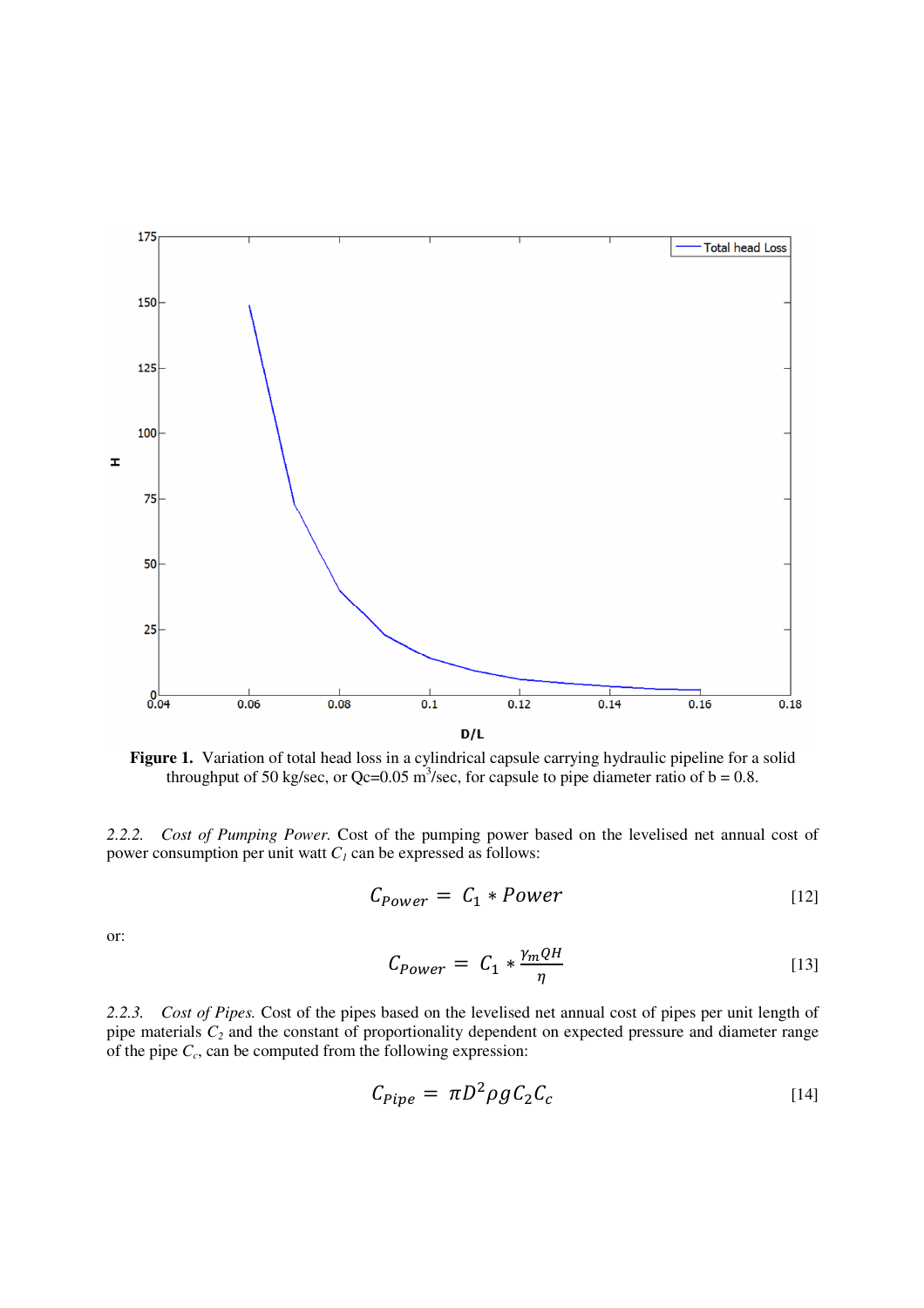*2.2.4. Cost of Capsules.* Cost of the capsule based on the levelised net annual cost of the capsules per unit weight of the capsule material  $C_3$ , can be computed using the expression:

$$
C_{Capsule} = \pi k D\rho g t_c C_3 \tag{15}
$$

*2.2.5. Total Cost:* The total cost then would be:

$$
C_{Total} = C_{Maintenance} + C_{Manufacturing}
$$
 [16]

$$
C_{Total} = C_{Power} + (C_{Pipe} + C_{Capsule})
$$
\n<sup>[17]</sup>

Figure 2 shows the variations in maintenance, manufacturing and total costs w.r.t. pipeline diameter at a solid throughput of 5kg/sec for a capsule to pipe diameter ratio of 0.8.



Figure 2. Variation of various costs w.r.t. the pipeline diameter.

It can be seen in figure 2 that as the diameter of the pipeline increases, the maintenance cost decreases. This is due to the fact that for the same solid throughput, increase in the pipeline diameter decreases the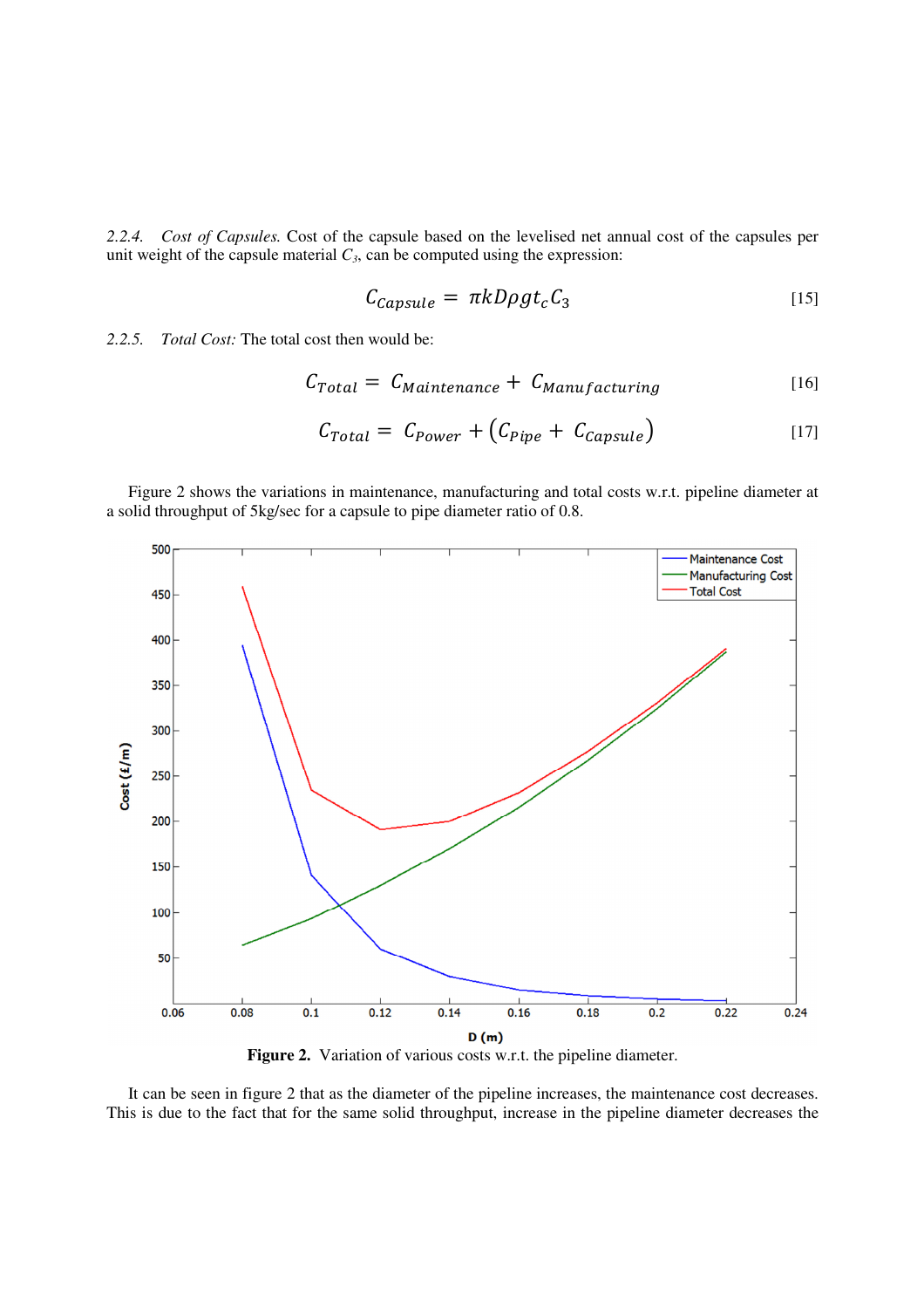velocity of the flow. It can also be seen in figure 2 that as the pipeline diameter increases, the manufacturing cost increases. This is due to the fact that the pipes of larger diameters have a higher market price than the ones of smaller diameters. Furthermore, in order to keep the ratio of the capsule to pipe diameter same, the capsule size increases which accounts for the increase in the cost of the capsule. This adds to the increase in the manufacturing cost of the system.

It can be seen in figure 2 that the total cost curve shows a minimum value at 0.12m pipeline diameter. This corresponds to the optimal diameter of the pipeline.

#### **3. Design Example**

What is the optimum diameter of the pipeline consisting of a cylindrical capsule for a throughput of 5, 10, 15, 20 and 25 kg/sec using the following data?

| Pump Efficiency = $60\%$               | $C_1 = 5.5$ £/W |
|----------------------------------------|-----------------|
| Capsule's thickness $= 10$ mm          | $C_2 = 1.1$ £/N |
| Capsule to pipe diameter ratio = $0.8$ | $C_3 = 1.1$ £/N |
| Length of Capsule = $0.5m$             | $C_c = 0.2$     |

The values for the cost coefficients have been taken from different sources. However, the current market values should be used in designing the pipeline.

## *3.1. Solution*

Figure 3 shows the variation in optimal pipeline diameter and flow velocity in the pipeline for the solid throughputs mentioned. It can be seen that as the solid throughput in the pipeline increases, the optimal diameter, which corresponds to the minimum total cost of the pipeline system, increases. Furthermore, as the solid throughput increases, the flow velocity increases. This plot can be used as a design chart for the optimal designing of horizontal pipelines carrying water and cylindrical capsules. Table 1 summarises the results presented in figure 3.

**Table 1.** Variations in the optimal diameter and flow velocity in the pipeline for different solid throughputs.

| <b>Solid Throughput</b> | <b>Optimal Diameter of the</b><br>Pipeline | <b>Flow Velocity</b> |
|-------------------------|--------------------------------------------|----------------------|
| (Kg/sec)                | (m)                                        | (m/sec)              |
|                         |                                            |                      |
| 5                       | 0.12                                       | 0.5                  |
| 10                      | 0.17                                       | 0.68                 |
| 15                      | 0.2                                        | 0.74                 |
| 20                      | 0.23                                       | 0.75                 |
| 25                      | 0.25                                       | 0.79                 |